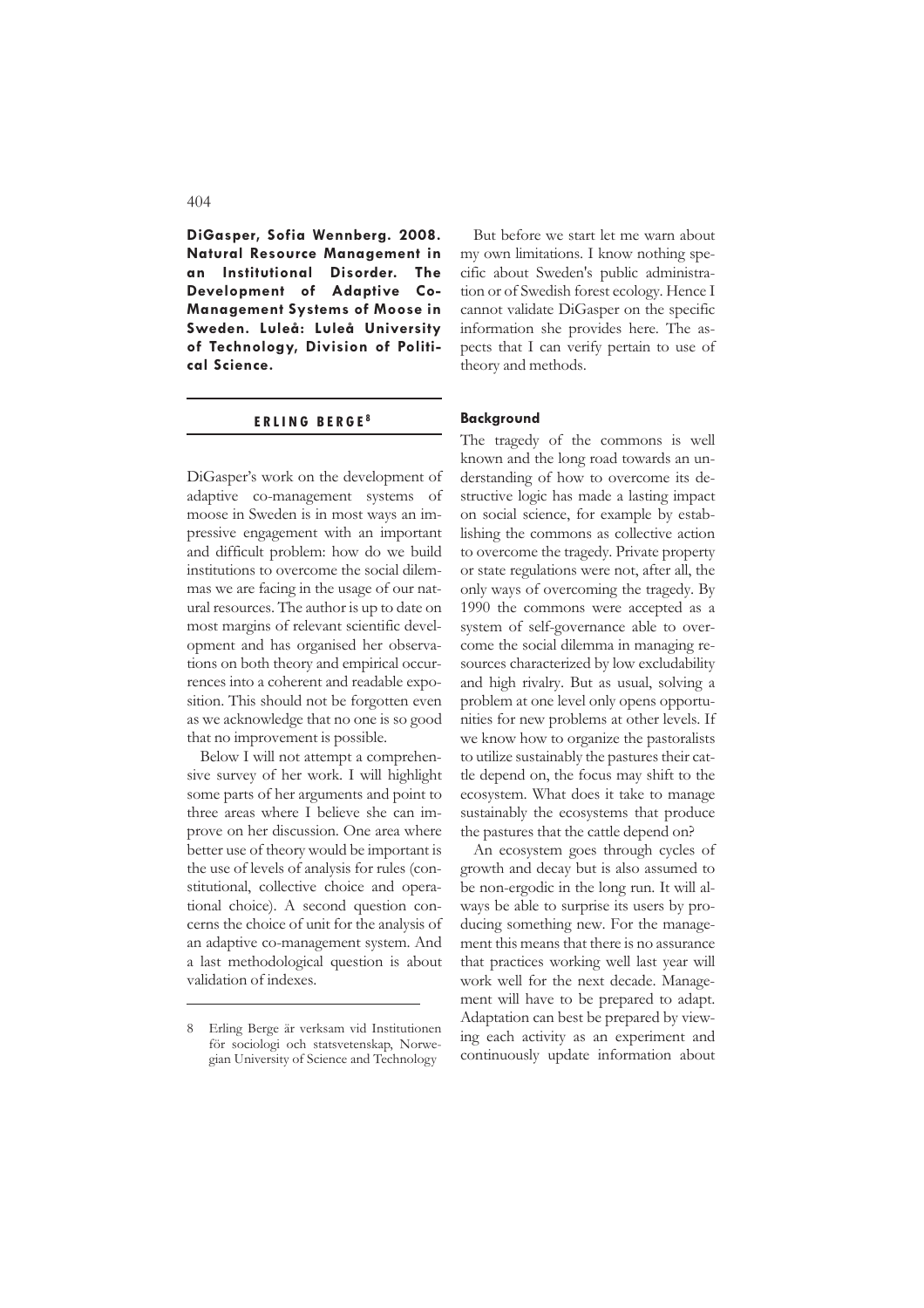status and development of the ecosystem. Adaptive management needs to be knowledge based.

Most ecosystems involve several and very different groups of stakeholders. Managing multiple groups within a complex ecosystem represents a new level of difficulty compared to the simple stakeholder system characterizing the ecosystems where adaptive management was developed. Co-management has usually been seen as a way of cooperation between state administrations and a stakeholder group. In a complex ecosystem with many such groups each managing their particular interest, adaptive knowledge based management has to evolve into adaptive knowledge based co-management.

Swedish forest ecosystems comprise multiple resources and are seen to have a complex system of stakeholders. It is a politically interesting and very practical question to ask how one should design a management system for the resources of these forest ecosystems. While many "know" how it should be done, there is very little empirically verified knowledge about the relative merits of the various ways such management systems have been implemented. This is the research frontier where Sofia Wennberg DiGasper's work makes its contribution. But instead of cattle and herder organisations, she takes a hard look at the Swedish management of its moose population.

#### **Management of moose in Sweden**

She focuses on the creation of the moose management units (MMUs) during the period 1987-1996 and wants to know

■ To what extent are Swedish MMUs adaptive co-management systems?

- What characteristics of the public administration contribute and hamper the development of adaptive co-management systems?
- In what respect do the current structural features of the Swedish moose administrative system differ from structural features highlighted in theory as critical to an "ideal adaptive comanagement administrative system"?

The findings are, I suppose, not that surprising. Moose management units lack several characteristics of adaptive comanagement, and several characteristics of the public administration work against the development of a true adaptive comanagement of the moose. Only one feature, the presence of key stewards, seems to be working to improve the adaptive comanagement. So the present system seems to be far from the ideal adaptive comanagement system for moose. We shall return to more details for some of the conclusions later.

#### **What is adaptive co-management of ecosystems?**

To appreciate her conclusions as well as understand how she arrives at them we need to know a bit more about what adaptive co-management is, what the role of the state is supposed to be and how the history of Swedish public administration (including the moose administration) shapes the options for future reforms.

A management system can be called an adaptive co-management system if it is organised from the bottom up within a frame given by the government, and is able to learn from observing the nature it is set to manage. Learning may be both scientific and based on user observations: local ecological knowledge. Improvements in such a management system can ■ LITTERATU

RGRAN SKNINGA

 $\overline{z}$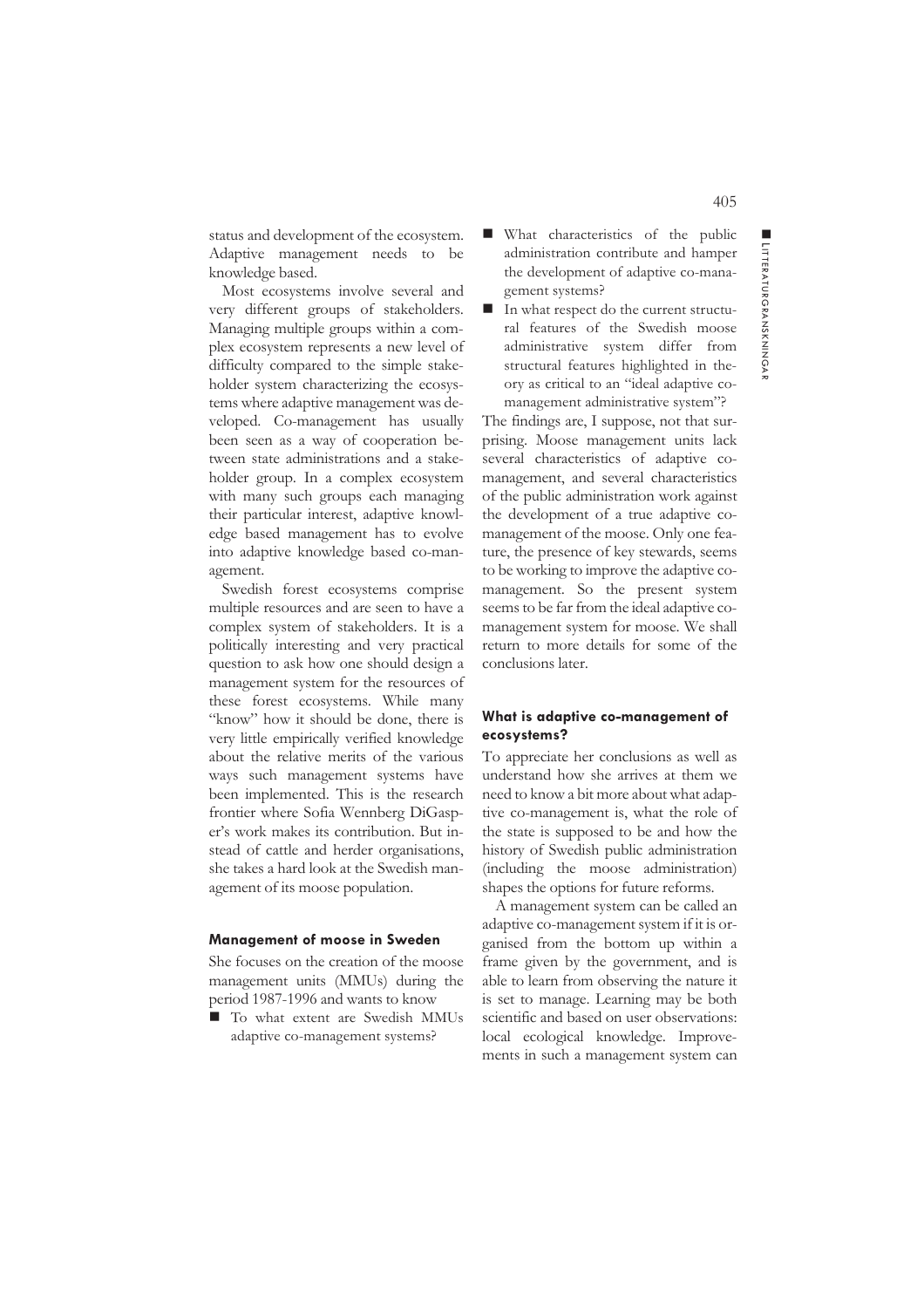be judged based on status and improvement in monitoring, in methods of learning, and in degree of congruence between ecosystem and management goals. An indicator of successful management for a system will be to reach its goals. For an adaptive co-management of moose the goals should include sustainable resource management.

The state is supposed to provide a frame for the largely self-governed development of the adaptive management system. In setting up the system the state managers have to consider the distribution of powers and competences among the various stakeholders and the kinds of organisations they are able to construct. The long history of moose management activities of the Swedish state provides valuable experiences and an unquestioned legitimacy for interventions. But the management infrastructure already there also poses limits to what can be achieved. In a democratic rule-of-law state legally enforced rights and liberties, privileges and immunities awarded private citizens and non-governmental organisations are very difficult to abrogate. In this story the management powers awarded the hunter organisation SAHWM (Swedish Organisation for Hunting and Wildlife Management/ Svenska Jägareförbundet) in 1938 is an example of how this may shape later management reforms.

The theoretical element promising to highlight this part is the distinction between levels of rule making. Rules can roughly be divided into those enacted at the constitutional level and those enacted at the collective choice level. The constitutional level handles rules about making rules and about creating roles. Awarding an actor legally enforced rights and liberties, privileges and immunities can, for short, be called to give this actor property

rights to some valuable stream of benefit. But this also involves the creation of the roles of owners, monitors and sanctioners. At the collective choice level one makes rules. How is monitoring to be performed? How is the sanctioning authority to perform its duties? Regulations mandated by legislation will provide answers. When rules are applied in the field we are at the operational level where rules are interpreted. The current moose management system is governed by a complex of rule systems where property rights as enacted by the parliament is seen as the constitutional level, but where administrative rules at both state and county level intervene. The process of rulemaking within the NGOs is not discussed. It is my hunch that problem discussion might have improved with a more nested understanding of the concept. Particularly for co-management systems where the element of self-governance is so important one must understand that the three levels also apply to the single organisation. The concept needs to be applied in a nested fashion across the system of actors and stakeholders. The state may have to provide meta-rules circumscribing the constitutional powers of NGOs as well as the various branches of the public administration.

#### **The origins of the MMUs (moose management units)**

The reasons for reforms of the moose management go far back in history. Since 1789 hunting rights belonged to the land owner. The increasing efficiency of the hunting technology produced a tragedy of the commons during the 19th century. The tragedy was recognized for what it was also then. The hunting season was introduced. But the problems of abrogating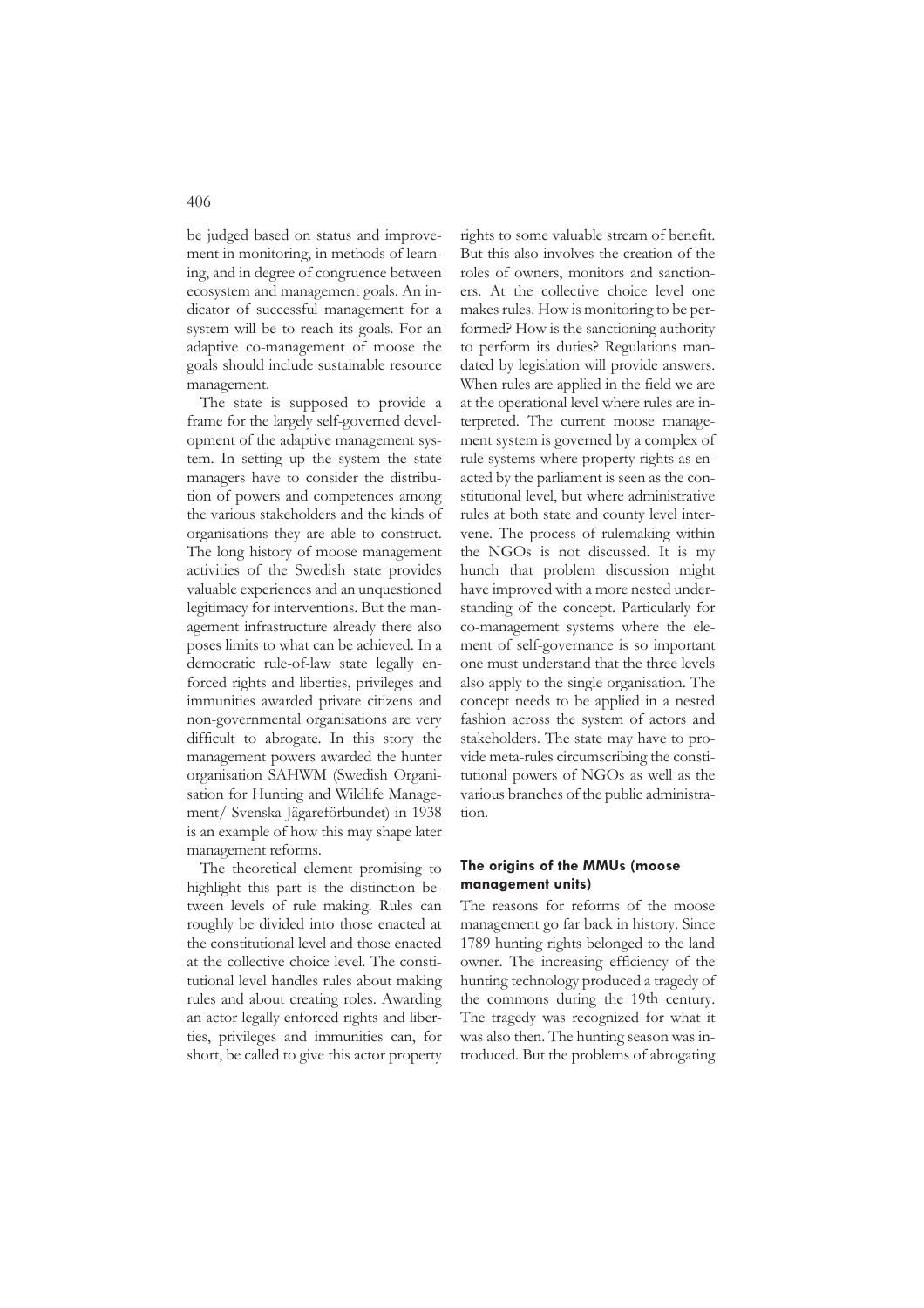$\overline{z}$ 

407

established rights were also understood. Efforts to redress the situation came slowly. In the new hunting law of 1938 a majority of landowners was given the right to force the minority to comply in establishing game keeping areas, and SA-HWM was assigned rights and liberties, powers and liabilities of caring for the wildlife. One reaction to this was the establishment of the NHA (Hunters National Association – The Countryside Hunters/ Jägarans Riksföbund – Landsbygdens Jägare).

Since about 1950 the ecological conditions for the growth of the moose population was judged to be very good, mostly due to the introduction of clear cutting in forestry. But nothing much happened until after 1970 when hunting license was introduced and hunting rights were limited to the number of animals licensed. Then the moose population mushroomed. And new problems appeared. The large moose population caused large grazing damages to the forest. The stage was set for the reforms of 1987-1996. The introduction of MMUs (Moose Management Units) during this period is the topic of DiGasper's investigation.

### **Data**

To find answers to her questions DiGasper collects four kinds of data:

- Documents from official investigations, preparations for legislation, and reports.
- Data for 637 moose management units from 20 counties from the year 2004 extracted from a public database of moose management units. The data for each unit originate in the management plan submitted to the county administration upon registration.
- Questionnaires sent to county administrative boards, section of hunting.
- In depth studies of two counties selected to span the adaptability range. They are presented as case A with selection based on indications of high adaptability in the management, and case B with indications of low adaptability in its management. Some variables assumed to affect adaptability are held approximately constant, such as time since establishment, relative size of county area covered and number of moose management units in the county. This in depth study comprise
	- $\Box$  Interviews with regional actors in the moose management administration,
	- $\Box$  Studies of documents from the regional moose administration, and
	- $\Box$  Participant observation in the meetings of the wildlife management board.

## **Are MMUs adaptive co-management systems?**

The MMUs conform to the stipulations of co-management by being self-governed within a government framework and their goal of finding working compromises between forest conditions and moose populations suggest that they are managing the ecosystem. But do they take an adaptive approach? And is the result sustainable? To what extent are an MMU on the road to manage its moose and ecosystem sustainably? DiGasper concludes her discussion of these problems by observing that an adaptive co-management system is better if

- $\blacksquare$  the monitoring of the ecosystem is better,
- the learning methods are better, and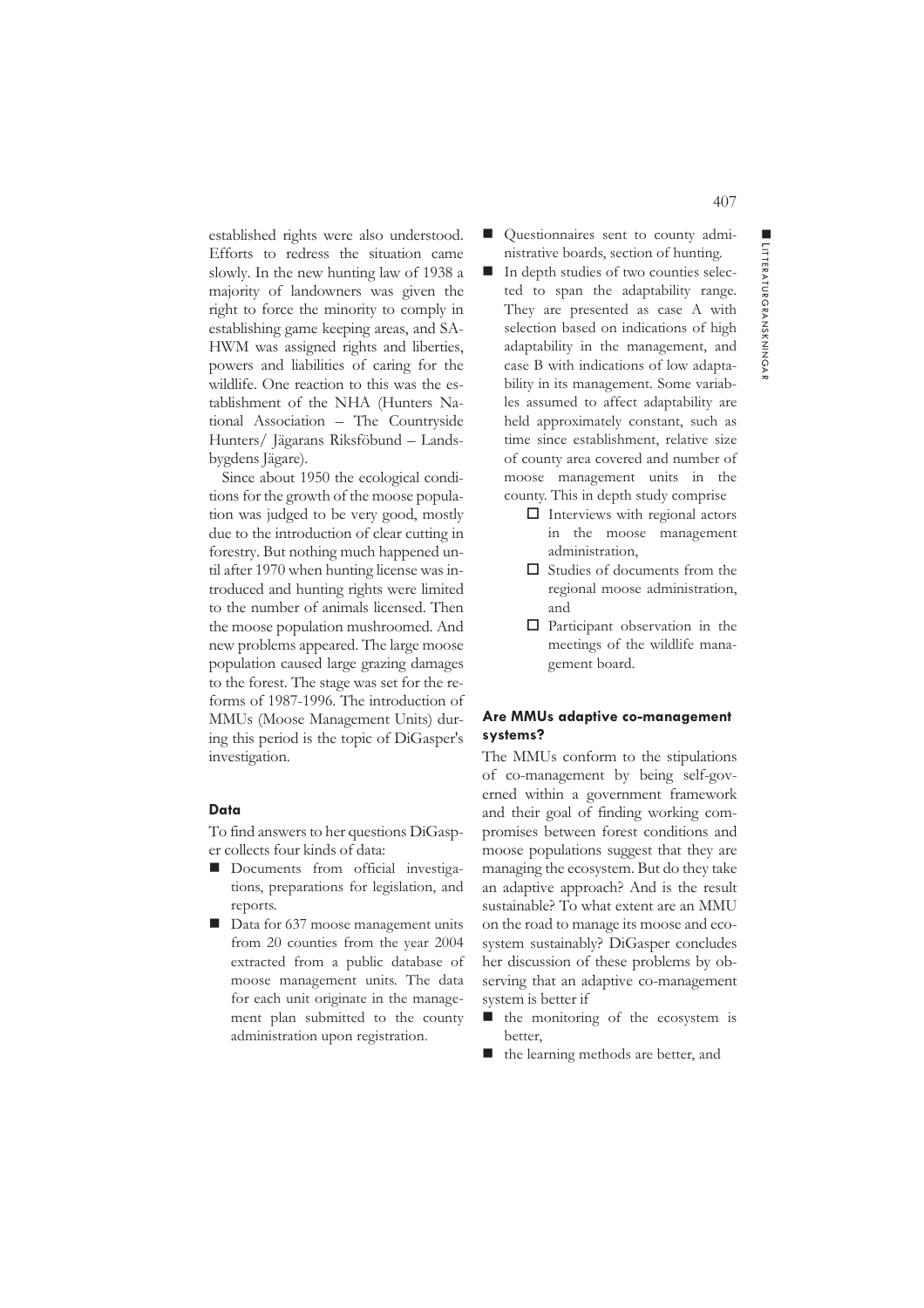■ the management measures are tailored to the goals of long term sustainable social and ecological yield. The closer management comes towards its goals, the more successful is the management.

A goal of long term sustainable social and economic yield might for a MMU mean that the management goals should be about controlling the size of the moose population and limiting the grazing damage it causes. In practical terms this means that they have to calculate the "correct" shooting off from the moose population and the correct fraction of mature bulls in the population to guide shooting off so that an optimal sex ratio of the moose population obtains. They also have to assess grazing damage. Two monitoring methods are used (ÄlgObs and air plane inventory) but use of either one or both do not make much difference in reaching the management goals. The low fraction of bulls is seen as a possible consequence of the population growth recommendation from the 1970ies of not shooting reproductive cows, and also of the fact that moose populations for most MMUs extend to areas outside the area of the **MMU** 

Adding together indicators on ability to calculate correct shooting off, having a recommended fraction of bulls (not less than 40%) and perceived amount of grazing damage an indicator of management success is constructed showing that 47% have low or none success while only 6% have high success in reaching the goals of sustainable social and ecological yield.

Likewise an index on ecosystem management was constructed from three variables. The key aspect of ecosystem management is learning from monitoring. Thus the index is constructed from variables showing use of local grazing damage inventory methods, wildlife care efforts, and estimation of grazing damage for different three species. The index shows that there are no signs of ecosystem management for 51% of the MMUs.

A third index on ecosystem monitoring of the status of the ecosystem is created by counting the number of monitoring methods utilized by a MMU. Of 4 available methods, 26% use no method at all.

In an effort to assess the overall adaptiveness DiGasper constructed an index comprising indicators on ecosystem management, local ecological knowledge, learning, experiments, monitoring, and responses to environmental feed back. The index is constructed from the following variables (Appendix 4):

1. ÄlgObs (is used 1/is not used 0)

2. Helicopter (is used 1/is not used 0)

3. Winter inventory (is used 1/is not used 0)

4. Calf inventory (is used 1/is not used 0)

5. Dropping inventory (is used 1/is not used 0)

6. Local grazing damage inventory (is used 1/is not used 0)

7. Goal, number of moose per 1000 hectares (information exists 1/does not exists 0)

8. Number of Moose per 1000 hectares (information exists 1/does not exist 0)

9. The composition of the moose population (information exists 1/does not exist 0)

10. Changes in the moose population (information exists 1/does not exist 0)

11. Amount of grazing damages (information exists 1/does not exist 0)

12. Clearing of forest (is used 1/is not used 0)

13. Support feed of wildlife (is used 1/is not used 0)

14. Other wild life care efforts (is used 1/ is not used 0)

15. Grazing damage on pine (information exists 1/does not exist 0)

408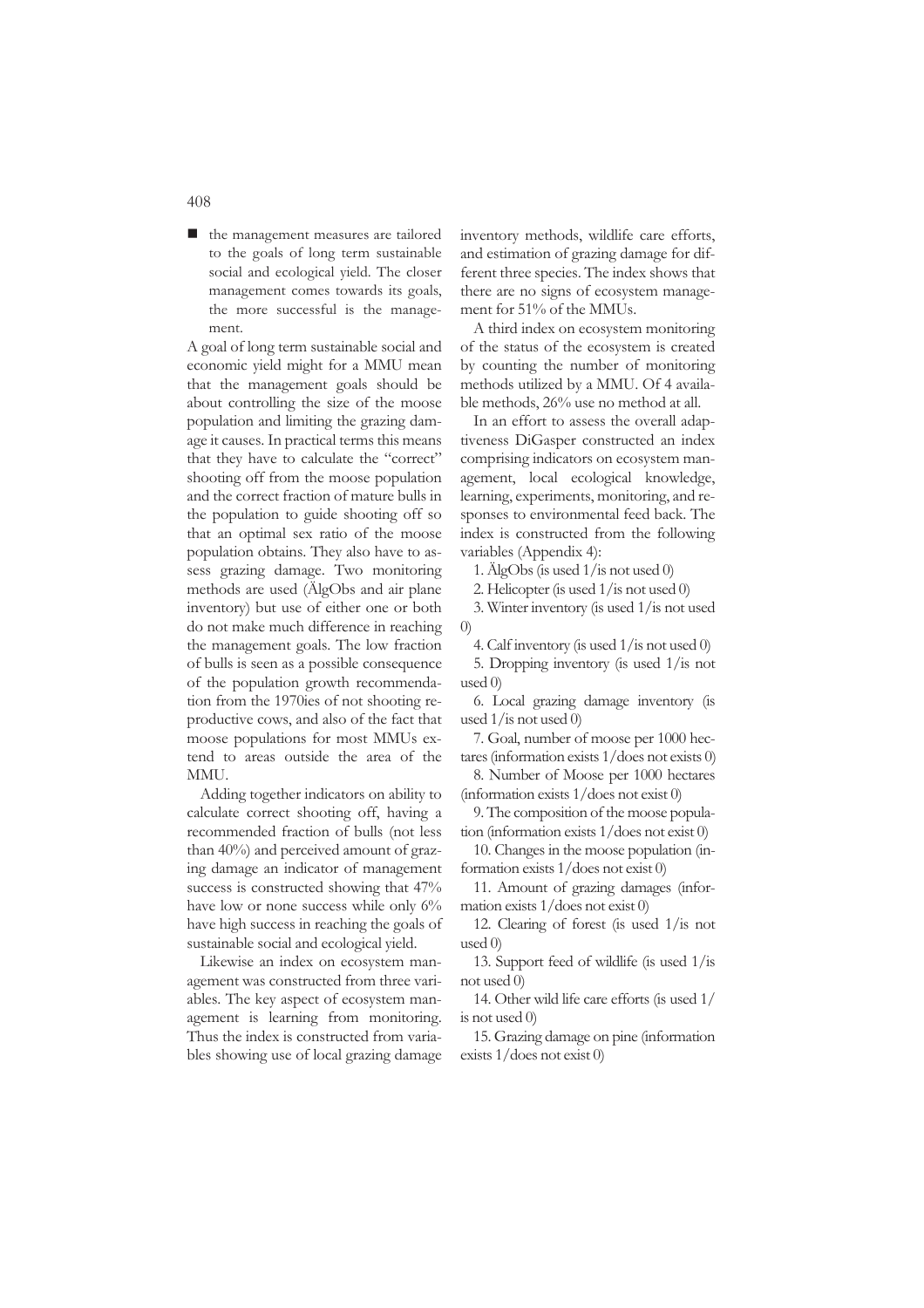16. Grazing damage on birch (information exists 1/does not exist 0)

17. Grazing damage on sallow<sup>9</sup> (information exists 1/does not exist 0)

18. Grazing damage on aspen (information exists 1/does not exist 0)

19. Grazing damage on ash (information exists 1/does not exist 0)

20. Amount of feed available (information exists 1/does not exist 0)

It is shown that the index increases the longer the MMU has existed. This is seen as an indicator of a learning process. One thing that does not improve over time is the ability to calculate correct shooting off from the moose population. Learning from the scientific inventories and combining this with local ecological knowledge proves difficult, particularly when inventory data seem to contradict personal observations. One quote summarizes it succinctly: "[…] I am chastened after 30 years. I believe information to be damn difficult. The information is not always current when you are out with your gun." It seems fair to conclude that learning depends on many factors that interact in complex ways.

DiGasper's conclusion is that local resource systems cannot be expected to develop into adaptive co-management systems solely by decentralizing management rights and especially not when subtractable resource units are mobile. Some reasons for this she finds in the "fact that there is a lack of monitoring on appropriate scales, a lack of knowledge regarding both monitoring and basic population dynamics, and a disinterest in biodiversity".

These facts "mean that it is not reasonable to expect people in an industrialized country who are primarily engaged in a recreational activity to be able to manage sustainable resources with an ecosystem perspective." (p171)

# **Why would one expect MMUs to be sustainable adaptive co-management systems?**

DiGasper's conclusions seem reasonable as far as they go. But at this point one wonders why DiGasper framed the question the way she did. Why is it in the first place reasonable to think that MMUs can be sustainable adaptable co-management systems? A reasonable inference from the theory of adaptable ecosystem management must be that there should be some congruence between the scale of management and ecosystem. MMUs might conceivably have been a part of an adaptive co-managed ecosystem, but the size of most MMUs makes it impossible to believe that they in reality could be this one by one. A reader is thus led to conclude that there is a mismatch between theory and empirical investigation. And maybe DiGasper shares this conclusion? It is one of her policy conclusions that the misfit between the ecologically relevant units and the socially relevant management units should be brought to match.

#### **Validation of indexes**

The composite index of comprehensive adaptiveness detailed above has some ecological peculiarities. It is based on the availability of information on grazing damage for five different tree species: pine, birch, sallow (willow?), aspen, and ash. At this point this reader wonders why grazing damage on spruce is not included, ■ LITTERATU

RGRAN SKNINGA

 $\overline{z}$ 

<sup>9</sup> Most species of the genus Salix will be known under the generic name of willow only a few broadleaved species are called sallow. I have a hunch that it should have said willow here.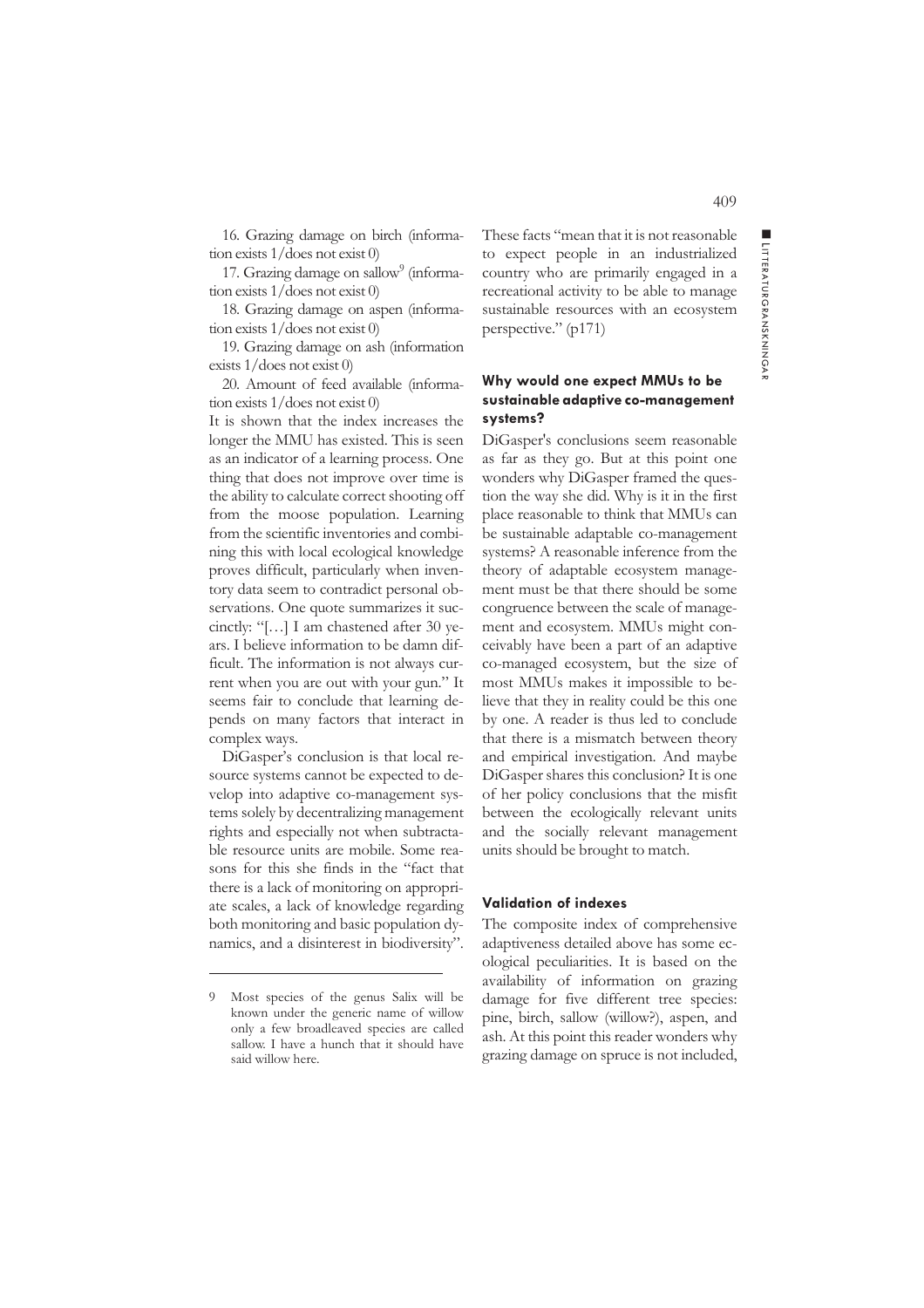or, for that matter, larch, juniper, oak, rowan, alder, hazel and elm? These are all found in the Swedish forest flora but perhaps not as commonly across all ecosystems as spruce. Even if I do not know that much about the forest ecosystems that is covered by the 627 MMUs included in the data base, I hope to be forgiven for wondering if all 5 tree species that are monitored are equally present in all MMUs. If there are some ecosystems where for example ash or pine are rare, would the monitoring system still record information on grazing damage for all five species? If it does not, the index values will be ecosystem biased. Getting a high score will be more difficult in ecosystems where fewer species are found.

A similar problem is the availability of various inventory methods. They are not equally distributed across Sweden (p 85). But the consequences in terms of validity of the index seems to be left out of the discussion.

A related data problem may be hidden in the emphasis on the ability of MMUs to calculate correctly the number of moose they have to shoot off to reach their management goals. The criterion for "correct" is rather strict (footnote 40, page 140) and should be seen in conjunction with the fact noted on page 186 that "... in order to be able to calculate moose shooting off, it is necessary that the local actors know how many moose their land contains, which is not possible without reliable inventory methods." Both for ecosystem reasons and for resource endowment reasons it is reasonable to suspect that the larger MMUs will have more accurate inventories of their moose populations. Hence they should have a better chance of calculating "correct" shooting off. Yet, there is no investigation of any relationship between size of MMU and ability to

calculate "correct" shooting off. One is left wondering about the validity of the "correct shooting off" statistic.

There is in social science a general problem of validation of indexes. Social scientists are too happy to construct indexes but the arduous task of validation is taken too lightly. The only excuse for the missing validation is the fact that to do it properly is a huge task. It is much larger than most critics realize, and researchers attempting to do such validation will rapidly give up. Funding and project time do not make room for it. The problem is not limited to new areas such as adaptive comanagement of ecosystem resources. Also in old areas such as social class analysis and occupational mobility the same kinds of problems appear. But that lack of basic research across the social sciences is another story.

# **The role of public administration in developing an adaptive comanagement system**

The problems of finding valid and reliable information on the moose population points to the next question on DiGaspar's list: the role of the public administration in promoting or hindering the development of an adaptive moose co-management system. It is difficult to see another actor than the state that might be able to acquire and distribute accurate and reliable information at scales relevant for the MMUs. This is appropriately noted by Di-Gasper. Besides the provision of information the major task of the state should, according to theory, be to provide arenas for resolving conflicts. On these two issues the state can be effective only if it is perceived as an impartial and just actor in the system. And on both issues there are many margins to improve performance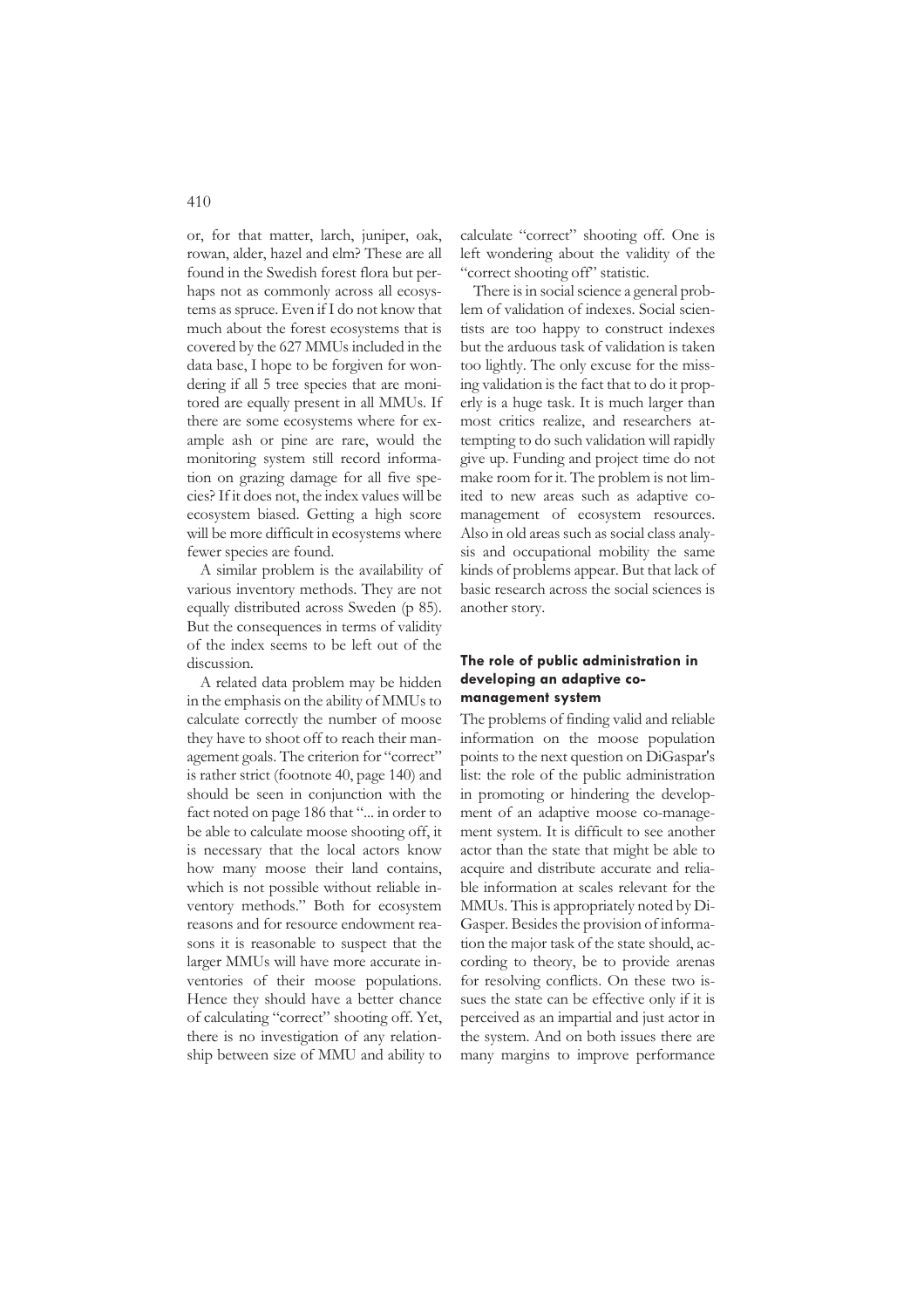$\overline{z}$ 

for the state. The current administration has no comprehensive system for supplying the needed information and there are serious problems with conflict resolution. The public servants are mandated only to mediate between forest interests and hunting interests. Other stakeholders such as nature protection interests or recreational interests (other than hunters) are left out. Also within the public administration there are conflicts at the central level for example between forest interests and nature protection agencies. In addition there is the public authority given to the independent organisation SAHWM. The reforms of the public sector appear as strongly path dependent. At any point in time only small changes at the margin is possible. On many management issues the responsibilities may appear as fragmented and actions as uncoordinated. Attention of participants is too often sidetracked from the main management task into conflicts. However, the presence of key stewards in the public administration sometimes helps to mitigate some of the problems by resolving conflict issues and keeping the attention on the main task: the adaptive co-management of the ecosystem.

In the discussion of the division and distribution of responsibilities a clearer understanding of how to apply the levels of analysis to rule systems might have been helpful. Co-management is defined by acknowledging the role of the various stakeholders. Within the legitimate framework of rules they are self-governed. This means that the constitutional level applies to each actor in the system. The state management has to consider this in designing the framework rules: what kinds of roles can be allowed to be created and what kind of rule making are consistent with a democratic rule-of-law state. Also

in the division of labour between the central state and the local state such questions need to be discussed. It would be surprising if not the County Administrative Board (CAB) had some freedom of action at the constitutional level. Maybe political scientists are misled by the word constitutional?

## **The Swedish moose administrative system**

On the question of where Sweden stands on the road towards an ideal typical adaptive co-management of ecosystems in general and moose-forest interactions in particular, DiGasper notes that the overall goals for the two management models are opposed. The current moose administration has maximum sustainable yield as its first goal. An adaptive co-management system would have had social and ecological sustainability as its first goal. If this is added to the problems noted about information and conflict resolution (plus a fair number of other problems) the conclusion that there are many differences between an ideal typical administration and the one currently working comes as no surprise.

### **Concluding**

The difficulties of getting the institutions right may easily lead academics into despair. And the study of social traps or social dilemmas is truly a dismal science. Where we do see progress it is in historical hindsight. The moose population has gone from tragedy to over-abundance and severe problems for the forest. Next we see serious efforts to find the balance between moose and forest production. The process takes time, and in this process the weberian stick-to-rules attitude of public